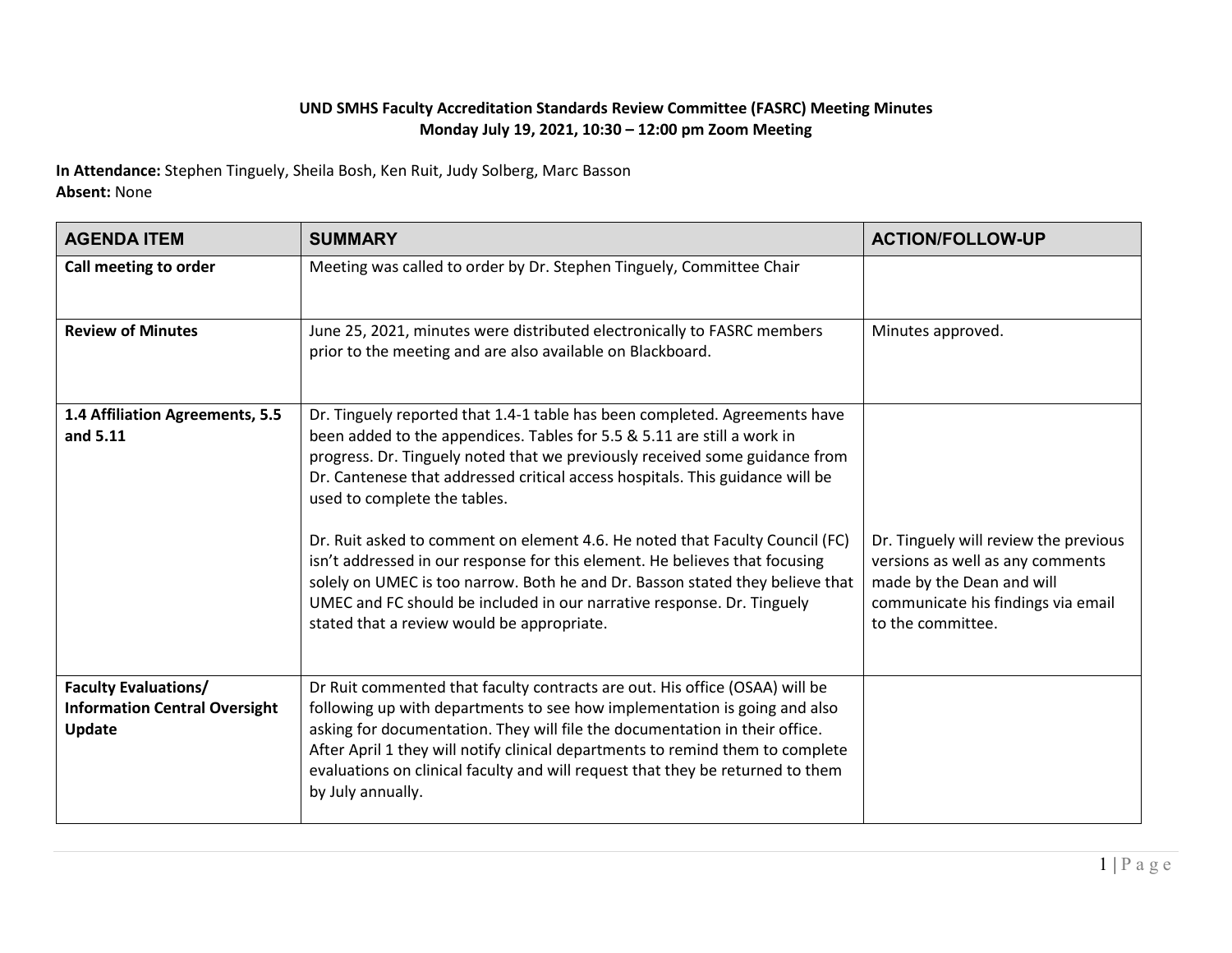| Procedure to Inform in Real-<br>time Update                                            | Dr. Tinguely commented that Dr. Porter has agreed to be the backup for the<br>campus deans. This has been added to the procedure.                                                                                                                                                                                                                                                                                                                                                                                                                                                                                                                                                                                                                                                                                                                                                                                                                                                                                                                                                                                                                                                   |  |
|----------------------------------------------------------------------------------------|-------------------------------------------------------------------------------------------------------------------------------------------------------------------------------------------------------------------------------------------------------------------------------------------------------------------------------------------------------------------------------------------------------------------------------------------------------------------------------------------------------------------------------------------------------------------------------------------------------------------------------------------------------------------------------------------------------------------------------------------------------------------------------------------------------------------------------------------------------------------------------------------------------------------------------------------------------------------------------------------------------------------------------------------------------------------------------------------------------------------------------------------------------------------------------------|--|
| <b>New AAMC Secretariat</b><br><b>Webinar: Learning Environment</b><br>(3.2, 3.5, 3.6) | In follow up on action items related to elements from the webinar that were<br>discussed at a previous meeting, Dr. Tinguely shared that he reviewed the<br>wording in the policy on professionalism, and He agrees that Dr. Basson, Dr.<br>Ruit and/or campus deans should be handling things before it goes to the<br>level of the Dean. He commented that the policy wording is appropriate as is.<br>He also communicated to UMEC their responsibility to review aggregate data<br>annually for learner mistreatment and professionalism concerns. Dr. Carr in<br>turn shared the draft UMEC review agenda. Dr. Basson suggested that this<br>document of review be added to the DCI Appendix. Dr. Tinguely also emailed<br>Dr. Sletten regarding incorporating REMS feedback for next year. Dr. Sletten<br>will be putting together a list of research opportunities. She will also file any<br>REMS feedback information. Additionally, Dr. Tinguely asked Dr. Zelewski to<br>add a question regarding concerns in the learning environment to evaluations<br>as a yes/no question, followed by a prompt to comment on the specific<br>concerns if the student indicates yes. |  |
| <b>Compliance with Informing</b><br><b>Tracker</b>                                     | Faculty, students, staff and resident emails all went out. Dr. Solberg<br>commented that she did not receive any feedback. Required clinical<br>encounters for students, and medical program objectives were sent to<br>students and are also on the website.                                                                                                                                                                                                                                                                                                                                                                                                                                                                                                                                                                                                                                                                                                                                                                                                                                                                                                                       |  |
| <b>New Information Resources/IT</b><br>requirements for LCME Virtual<br><b>Visit</b>   | Dr. Tinguely, Sheila Bosh, Judy Solberg, Linda Anderson and Nasser Hammami<br>met with Donna Waechter from LCME to discuss the IT requirements for the<br>virtual visit in April 2022. Donna informed us that most schools use zoom.<br>Moving in and out of rooms is set up by IT and texting is the preferred form of<br>communication for notifications for those things. Nasser said he feels<br>confident that we have the IT support that we need, however He may<br>consider a Web-Ex backup plan. The LCME will arrange for their own private<br>meeting rooms.                                                                                                                                                                                                                                                                                                                                                                                                                                                                                                                                                                                                             |  |